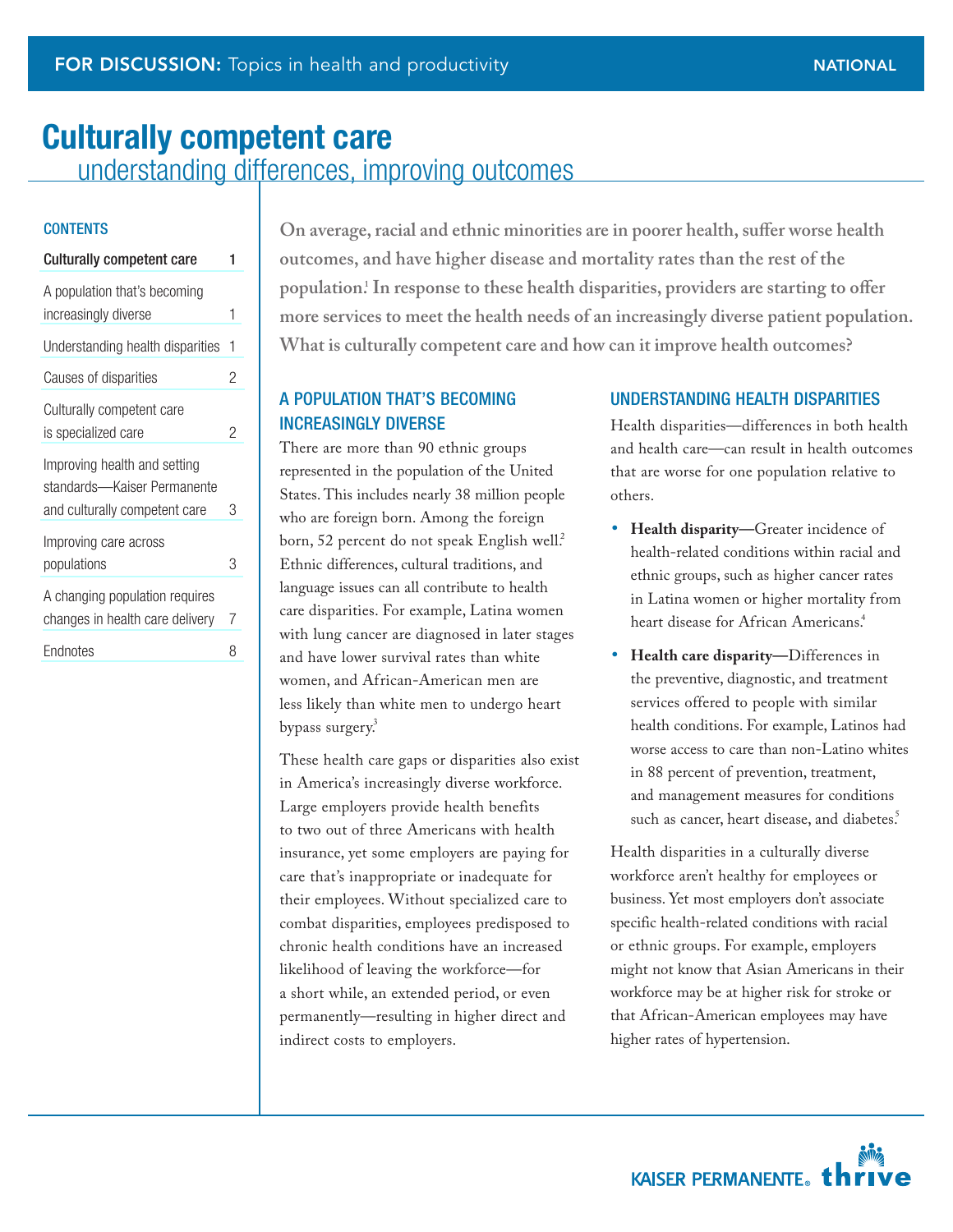#### <span id="page-1-0"></span>Causes of disparities

A common belief is that health and health care disparities result from some racial and ethnic groups having unequal access to health care. However, evidence shows that when all population groups are equally insured, screening rates for health conditions or major diseases among minority populations are lower than those for whites.<sup>6</sup> Other possible causes of health and health care disparities include:

- Cultural attitudes, values, and behaviors
- Socioeconomic status
- Occupational hazards
- Religious or spiritual beliefs
- Gender
- Age
- Sexual orientation
- Physical ability
- Environmental conditions
- Language barriers

When patients and caregivers come from different ethnic groups or occupations, or

**Latino and African-American adults are more susceptible to chronic conditions such as high blood pressure, heart disease, diabetes, asthma, anxiety, depression, and obesity than white adults.7**

## CANCER HEALTH DISPARITIES FOR ASIAN AMERICANS<sup>8</sup>

- Asian-American women—Cancer has been the number-one killer of Asian-American women since 1980.
- Vietnamese-American men—Have the highest rate of liver cancer of all ethnic groups.
- Korean-American men—Experience five times the rate of stomach cancer of white men and the highest rate of incidence and mortality rates among all other Asians.
- Southeast Asian Americans—Lung cancer rates are 18 percent higher for Southeast Asians (which includes people from Cambodia, Laos, Thailand, and Vietnam) than for whites.
- Filipino Americans—Have the second-lowest five-year survival rates for colon and rectal cancers of all U.S. ethnic groups. (Native Americans have the lowest rate.)

possess different cultural attitudes, these differences may play out in the doctor's office as misunderstandings resulting from miscommunication.

#### Language barriers

Language barriers can contribute to high health care costs for the 50 million American residents who don't speak English at home and the 22 million with limited English proficiency.<sup>9</sup> One in three Latinos and more than one in five Asian Americans report extreme problems communicating with health care providers.<sup>10</sup>

This can pose a significant barrier for physicians and patients, especially when there are added time pressures or resource constraints, or when the patient's health condition is particularly complex. Communication difficulties can also result in misdiagnosis and poor treatment compliance (for example, misunderstanding drug dosages).

## CUITURALLY COMPETENT CARE is specialized care

"Culturally competent care" is care that respects the health beliefs, values, and behaviors of culturally diverse populations and individuals. It's more than an understanding of health disparities.

A basic approach to providing culturally competent care and eliminating existing health disparities is for health care providers to develop their knowledge of different cultures and cultural groups. Building skills for working and interacting with patients can:

- Improve the overall health of different racial and ethnic populations
- Improve productivity of California businesses with a culturally diverse workforce
- Lower overall health costs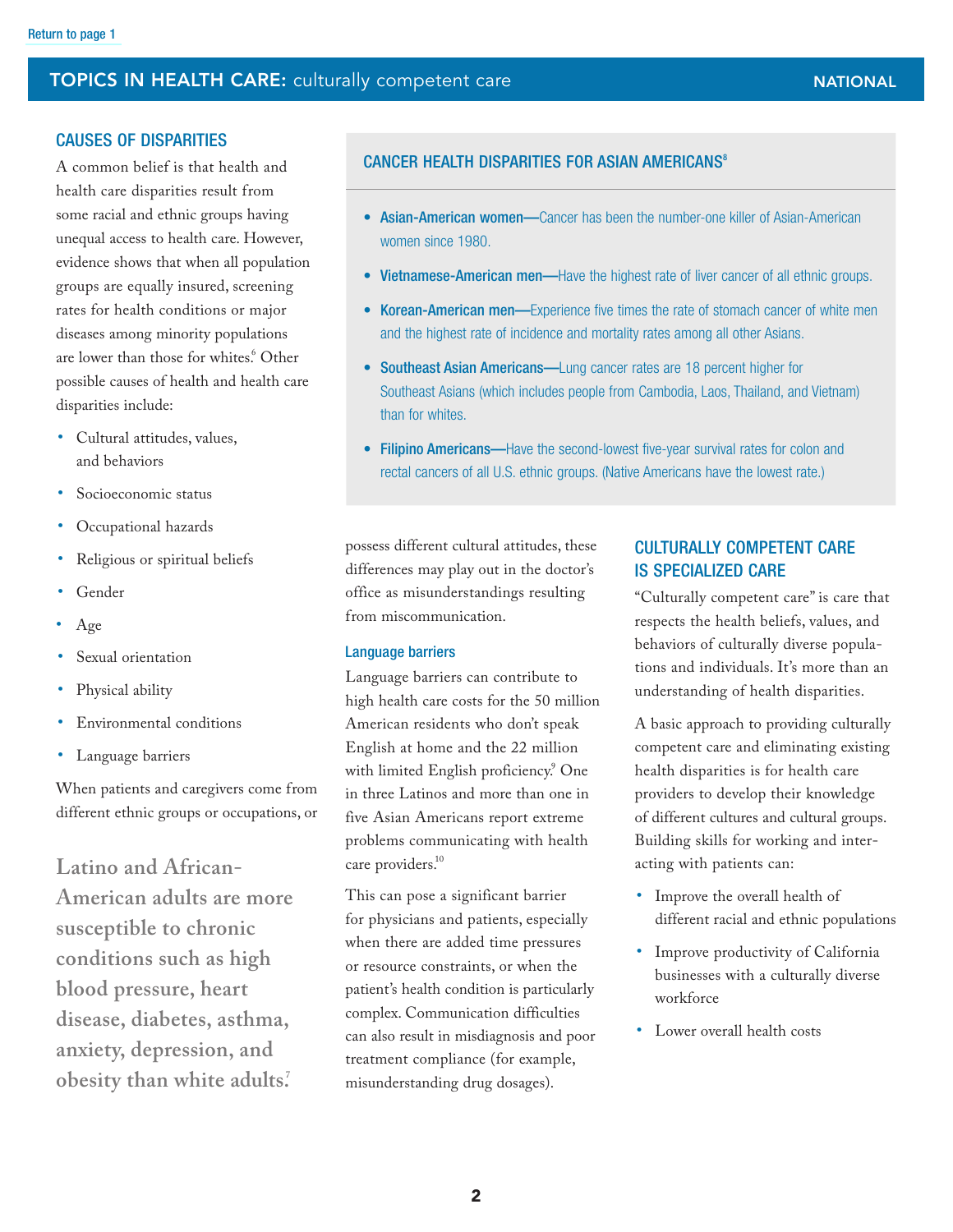#### <span id="page-2-0"></span>Communication and nonverbal cues

Using translated materials and interpreters are ways to help improve communication between caregivers and patients, but cross-cultural training can help health care professionals consider much more. Patients from different parts of the world may exhibit body language and nonverbal cues that mean different things. The following are examples of nonverbal cues observed in clinical settings:

- **• Smiles—**Depending on the culture, a smile could signal agreement, boldness, respect, embarrassment, or sexual invitation.
- **• Touch—**Many Asian Americans and Pacific Islanders are uncomfortable with casual touching or hugging.
- **• Personal space—**Some Latinos may be used to less personal space and may feel uncomfortable with distance.
- **• Eye contact—**Women may be less comfortable with eye contact than men.
- **• Tone of voice—**Patients with limited English proficiency may rely more on tone and nonverbal communication.

**The National Linguistic & Cultural Programs team at Kaiser Permanente has created Vietnamese, Korean, Russian, and Armenian versions of our health glossary, in addition to Spanish and Chinese editions.**

## Patient scenarios: How cultural differences and miscommunication can affect health

Scenario #1—A Russian patient breaks his wrist. He goes to the hospital, receives a cast, and goes home. Because he speaks limited English, he can't tell his physician his cast is cutting off his circulation. The patient removes the cast himself, causing the bones to heal incorrectly, requiring further medical treatment and expense.

Scenario #2—A doctor is on the phone with a Chinese patient who complains of head and neck pain. The doctor suspects meningitis and asks the patient to come in for testing. However, the patient wants to try using traditional herbal medicine first. How should the doctor persuade the patient to seek immediate medical attention?

- **• Family—**Among African Americans and Latinos, family members can play an important role in treatment adherence and health care decisions.
- **• Folk medicine practices—**Folk healers can be important to many cultures, including Native Americans, recent immigrants, and some Latino populations.

Not every member of a group necessarily exhibits these behaviors. Individuals within any group may express a wide range of behaviors. Nevertheless, it's worthwhile for caregivers to consider these cues.

## Improving health and setting standards—Kaiser Permanente and culturally competent care

Chances are, some of your or your clients' workforce is among the 1.25 million Latino, 1 million African-American, and 750,000 Asian-American and Pacific Islander members we care for. And you'll be glad to know that Kaiser Permanente is the only health care organization that has a business entity dedicated to culturally competent care.

## Improving care across **POPULATIONS**

One of the ways we work toward providing uniform quality of care to our diverse member population is through our Institute for Culturally Competent Care (ICCC). The ICCC guides strategy to integrate cultural competence into our care delivery system by advising cross-cultural training content, developing publications, and more. There are also large-scale initiatives aimed at eliminating health disparities. For example, the ICCC designates Centers of Excellence in culturally competent care as model programs on cross-cultural care delivery.

#### Improving access to care for members with limited English proficiency

National Linguistic & Cultural Programs (NLCP) develops diversity initiatives within Kaiser Permanente to help members with limited English proficiency access care. The NLCP team understands the subtleties between different cultures and uses that knowledge to provide linguistic and culturally appropriate tools, training, and leadership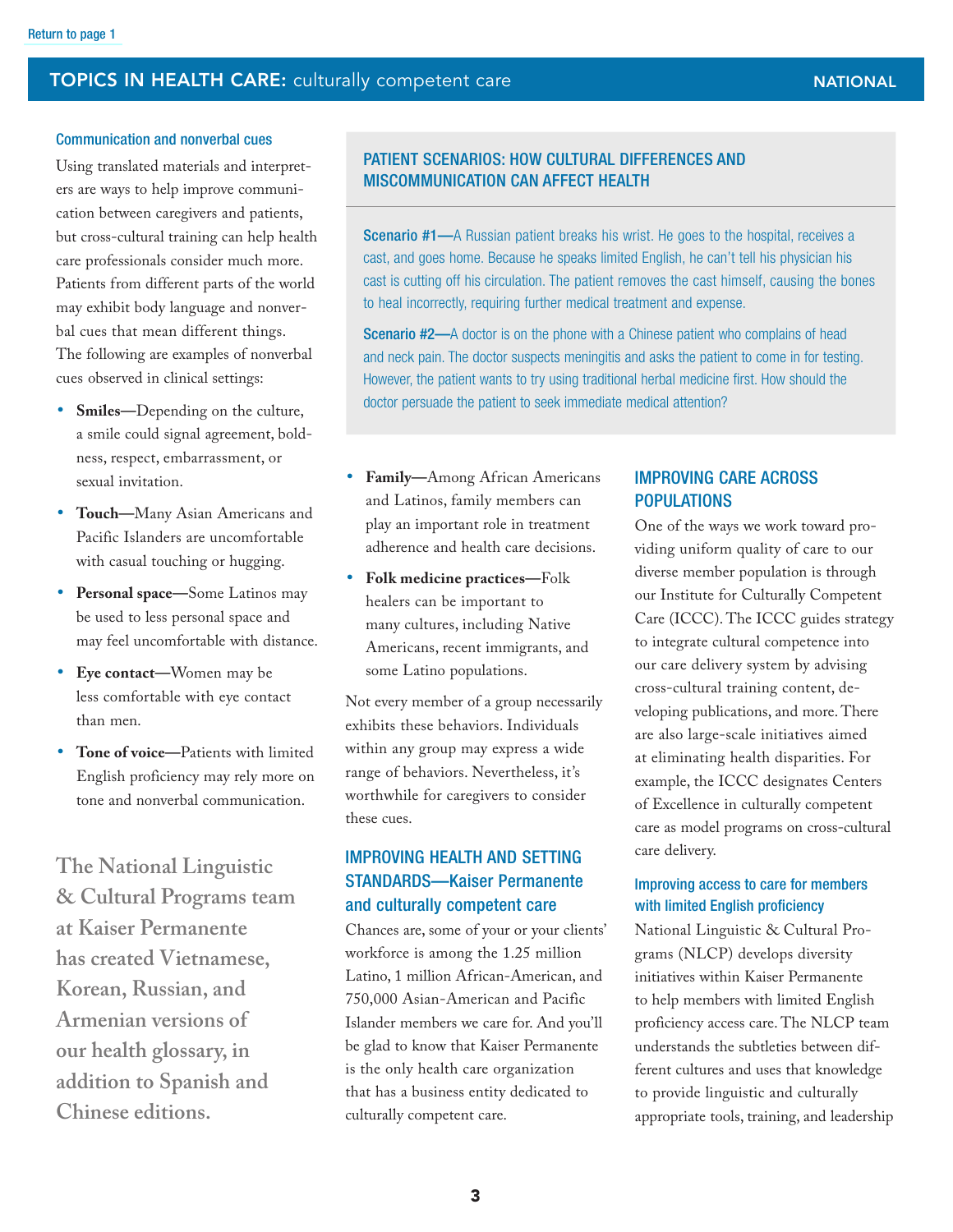for caregivers. Some NLCP accomplishments include:

- **• Health care interpreter training program—**Trains high-quality interpreters within the Kaiser Permanente medical community.
- **• Communication materials—** Provides consultation of languagespecific materials for members, such as provider handbooks and training manuals.
- **• Awards and grants—**Recognized by the California Department of Human Services, the California State Assembly, the Chinese for Affirmative Action group, *NurseWeek*, and others.

#### Recognized for excellence in diversity

Many organizations have honored Kaiser Permanente for its diversity practices:

- **•** America's Health Insurance Plans (AHIP) Innovation and Excellence Community Leadership Award, 2007 and 2005
- **•** DiversityInc Top 50 Companies for Diversity, 2006 and 2007
- **•** DiversityInc Top 10 Companies for African Americans, 2005
- **•** National Committee for Quality Assurance (NCQA) Recognizing Innovation in Multicultural Health Care Award, 2007 and 2006
- **•** *Asian Enterprise* magazine Top Companies for Asian Pacific Americans Award, 2007
- **•** *Profiles in Diversity Journal*  International Innovations in Diversity Awards, 2007

### Diversity at work

- People of color comprise half of Kaiser Permanente's national board of directors.
- Of our 156,000 employees, 77 percent are women and 57 percent are minorities.
- Our multicultural staff associations include racial, ethnic, gender, disability, and sexual-orientation groups.

## Filling the gap at all medical centers the qualified bilingual staff model

Another way we're helping physicians deliver culturally competent care is by identifying existing qualified Kaiser Permanente bilingual staff and working with them to enhance their linguistic skills and cultural knowledge. Staff members can then improve their interaction with patients with limited English proficiency, ensuring that culturally and linguistically competent services are available at each point of contact.

#### Award-winning interpreter services

Two of our programs earned the Recognizing Innovation in Multicultural Health Care Award from the NCQA, a private, nonprofit organization dedicated to improving health care quality.

**• Qualified Bilingual Staff Model—** This program identifies existing qualified Kaiser Permanente bilingual staff and works to enhance their linguistic and cultural skills.

**• Health Care Interpreter Certificate Program (HCICP)—**This program develops training and internship programs, along with national certification standards. So far, more than 1,000 graduates have provided interpreter services in more than 10 different languages.

### Centers of Excellence—focusing on specific health issues

Culturally competent care research provides us with valuable insight into ways to approach the care of our member populations. The Centers of Excellence in culturally competent care build on the principles derived from this research. Promising practices are disseminated throughout Kaiser Permanente, contributing new knowledge about the role of culture in health care. Here are some of our Centers of Excellence:

#### California

- **• African-American Health**
- **• Armenian Health**
- **• Members with Disabilities**
- **• Women's Health**

#### Colorado

- **• African-American Health**
- **• Latino Health**

#### Mid-Atlantic States

**• Latino Health**

#### Ohio

**• Latino Health**

### Clinical modules—improving access to care for different member populations

Kaiser Permanente has established clinical modules within medical centers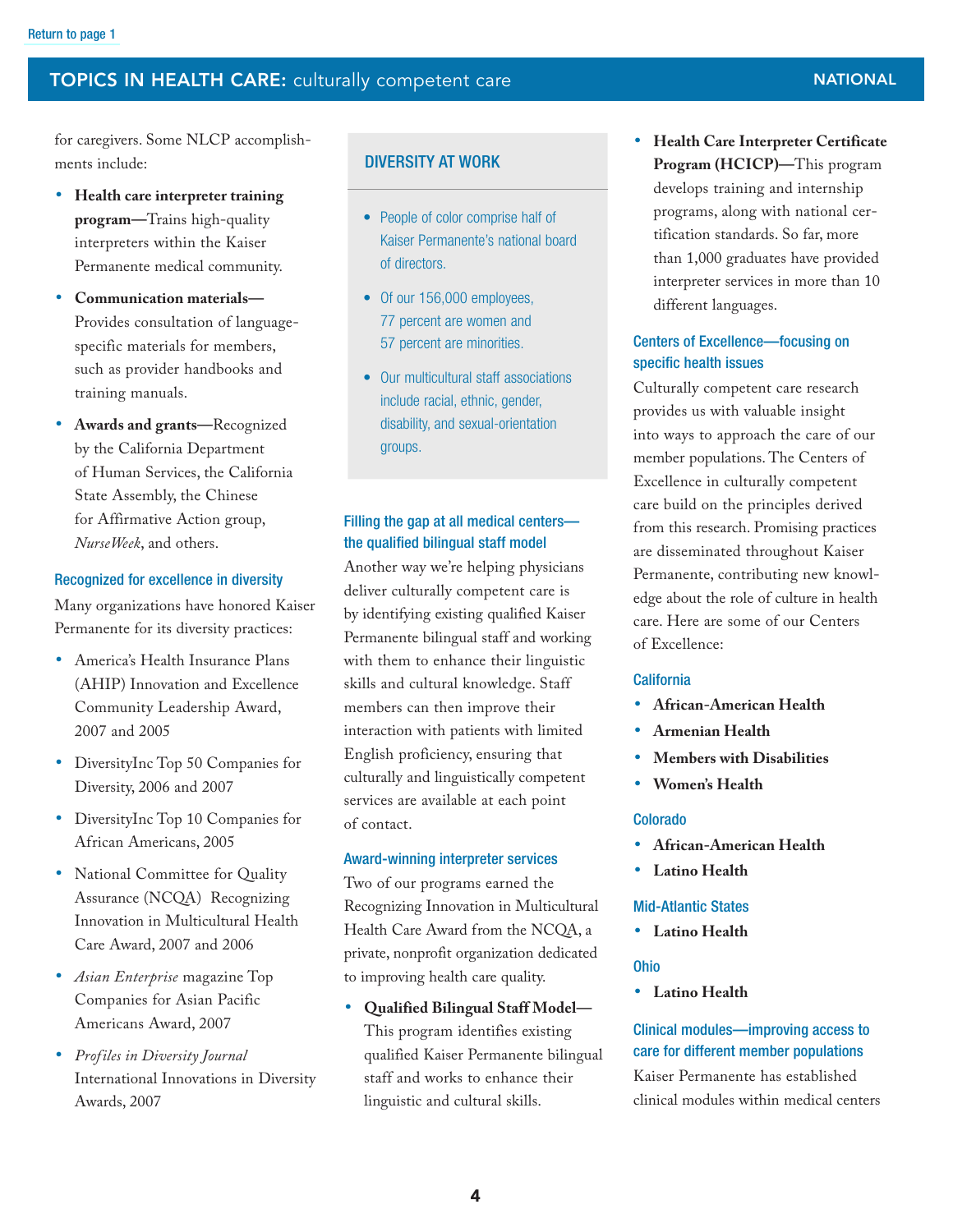throughout California that target a specific language group or disease population, and address concerns about access to care and care delivery for specific patient populations. Because the staff speak the same language and understand the culture of their patients, they can communicate more effectively. Here are a few of our clinical modules in California:

- **• Chinese Primary Care Module—** Montebello and San Francisco
- **• Latino Family Practice Module—** Garden Grove
- **• Spanish Primary Care Module—** San Francisco
- **• Vietnamese Family Practice Module—**Garden Grove
- **• Latino Primary Care Module—** East Los Angeles and Sacramento

#### Ongoing training and workshops for staff

Our efforts to embrace cross-cultural relations, communication, and care go beyond language training and support. Our staff members are regularly improving their skills and knowledge through:

- **•** Intercultural training for residents, primary care physicians, nurses, allied health professionals, and other specialists.
- **•** Discussion of the needs of our diverse membership and workforce by the National Diversity Council and the Regional Cultural Diversity Taskforce.
- **•** Annual National Diversity Conference, featuring a range of topics including language services,

workforce diversity, and crosscultural service delivery.

- **•** Health care interpreter and bilingual staff training program.
- **•** Staff associations for African Americans, Armenians, Asian Americans, Pacific Islanders, persons with disabilities, and lesbian, gay, bisexual, and transgender individuals.

### Expanding multicultural resources for members

We've developed resources that are proving popular with both members and employers. Online resources include preventive tools that empower members to conveniently research different healthrelated topics, read up on medicines, and locate appropriate services. Services vary by region.

- **•** In many regions, Chinese, Spanish, Tagalog, and Vietnamese speakers can use our Member Service Call Center. The AT&T Language Line is used for 140 different languages.
- **•** Member guidebooks and newsletters are translated into 11 languages.

**•** Physicians and other caregivers at each of our medical facilities can download brochures translated into different languages that cover more than 40 different health-related topics, such as diabetes care, mental health, and medications.

## A wealth of resources for Spanish-speaking members

Here are a few of the ways we're improving access to care for our Spanishspeaking members at different medical centers. Every service, class, and resource listed below is available in Spanish.

### Examples of services available to members everywhere

- **•** *La guía en español—*This is a part of Kaiser Permanente's Web site for Spanish-speaking members. It has information about online services in Spanish, as well those in English, including:
	- <sup>o</sup> Spanish-language health encyclopedia with 225 topics
	- <sup>o</sup> Drug encyclopedia with more than 6,000 entries
	- <sup>o</sup> Featured health topics in Spanish

### Top 10 languages used by over-the-phone interpreters

In 2006, interpreters assisted members at our facilities across the nation in these languages:

- Arabic Korean Russian Tagalog
	-
	- Cantonese Mandarin Spanish Vietnamese
- Japanese Punjabi
	- 5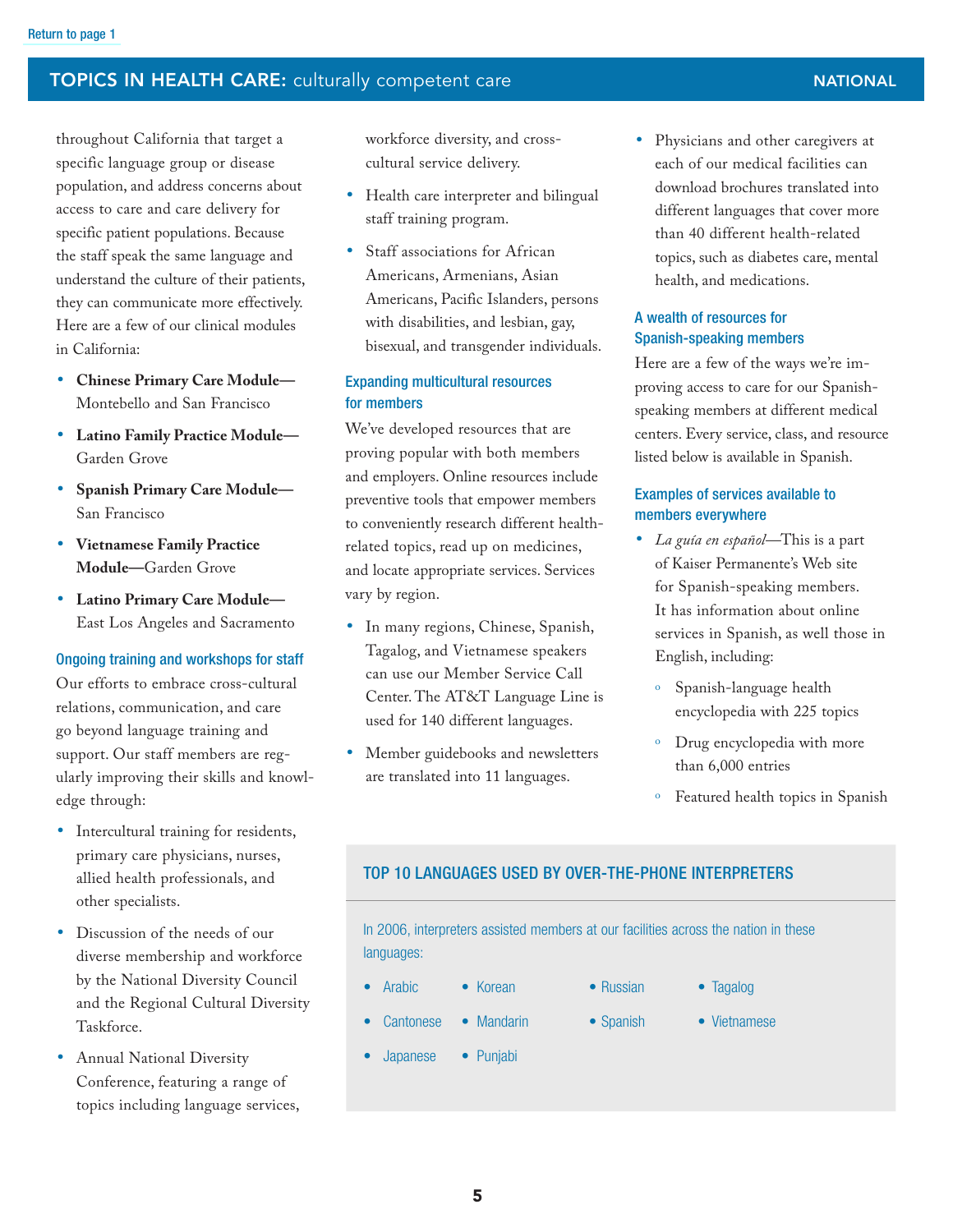- Printable Healthy Living brochures
- Los programas para una vida sana-Interactive healthy lifestyle programs by HealthMedia® for weight management, smoking cessation, nutrition, stress reduction, and health assessment\*
- **•** For bilingual Internet users able to navigate English-language Web sites, *La guía en español* explains the secure features available in English, including:
	- <sup>o</sup> Personal health information such as lab results, allergies, and immunization records
	- <sup>o</sup> Appointments and prescription refills
- <sup>o</sup> Medical staff directory, searchable by spoken language
- <sup>o</sup> Facility directory
- **•** *La Salud en Casa: Guía Práctica de Healthwise y Kaiser Permanente (Kaiser Permanente Healthwise*® *Handbook)—*A publication to help recognize and cope with more than 200 common health problems. It has information on prevention, when and how to treat yourself, and when to call Kaiser Permanente. It's available to members at no charge.

## Examples of multilingual features and services available to members

**• The Incredible Adventures of the Amazing Food Detective—** A Web-based game developed by Kaiser Permanente health care

professionals, available in English and Spanish to help combat childhood obesity. The video game, which encourages kids to play outside, provides an interactive way to educate children about healthy food choices and physical activity.

- **•** *Partners in Health†* **—**Our member newsletter is available in Spanish, Farsi, Russian, Hmong, Vietnamese, Armenian, Korean, Tagalog, and Chinese, as well as English.
- **• Patient communication aid—** Hospitalized members have access to a packet of photos with English descriptions matched with Chinese translations to assist in communications with caregivers.

## Spotlight on the Kaiser Permanente South San Francisco Medical Center

At our South San Francisco facility, physicians can use a speakerphone in the exam room to contact Language Line services to access interpreters. There are also many health care staff with Qualified Bilingual Status for Levels 1 and 2.

Level 1 employees interpret nonmedical information for patients who speak limited English. They receive eight hours of training, which includes the code of ethics, role of the interpreter, and interpreting standards of practice.

Level 2 employees converse and conduct basic medical interpreting in their work area. They receive 24 hours of training, which also includes basic medical terminology. Languages spoken include:

- **Burmese**
- **Cantonese**
- **Chiu Chow**
- **Hindi**
- **Japanese**
- 
- Laotian **Mandarin**

• Korean

- **Punjabi**
- **Tagalog** 
	- **Taiwanese**

**Spanish** 

**Shanghainese** 

- **Tamil**
- **Thai**
- • Urdu
- **Vietnamese**

These services are extra services provided by entities other than Kaiser Foundation Health Plan of the Mid-Atlantic States, Inc., and are neither offered nor guaranteed under any of our contracts.<br>These entities may change these entities.

<sup>†</sup>*Partners in Health* is not available in the Mid-Atlantic States region. In the Ohio region, it is published three times a year and only in English.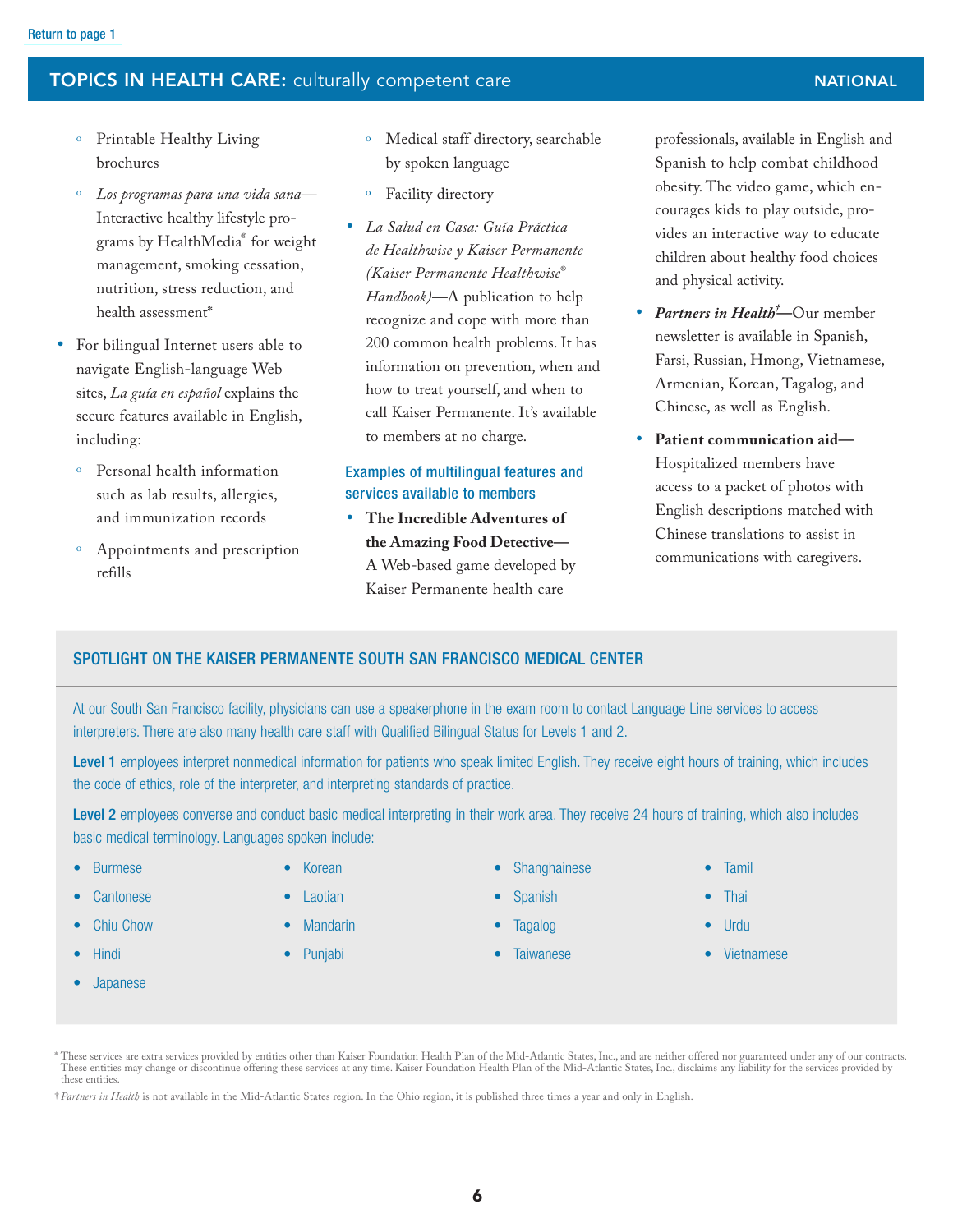<span id="page-6-0"></span>**• Nutrition Guidelines on the Mexican Diet—**Bilingual Spanish and English dietary guide encourages healthy eating habits by featuring culturally competent cooking tips, recipes, and menus specific to the Mexican diet.

**Kaiser Permanente Chairman and CEO George Halvorson is one of seven executives who received the 2007 CEO Diversity Leadership Award from the Diversity Best Practices organization.**

## A changing population requires changes in health care delivery

For more than 60 years, we've laid the groundwork for diversity and culturally competent care. Our integrated structure enables us to have a unified approach to change by unifying our efforts across administration, hospital, insurance all parts working together. Participants are working on many fronts to identify and create solutions that contribute to the elimination of health disparities. And we'll continue our work by producing even more member materials in

### Spotlight on Ohio and our African-American members

African-American men are 30 percent more likely to die from heart disease than white men.<sup>11</sup> That's why our Center of Excellence in Culturally Competent Care in African-American Health in Ohio focuses on identifying ways to reduce the risk of a cardiac event (heart attack, admission for ischemic heart disease, or cardiac death) in the African-American population. The Center is currently conducting three initiatives:

• Working with ministers of African-American churches

Ministers in largely African-American churches are asked to notify their congregations of planned cardiac screenings at local churches in Cleveland and Bedford Heights. Screenings are free and available to all community members whether they're Kaiser Permanente members or not. Participants receive a summary of their cardiac risk, along with dietary and follow-up recommendations.

#### • Outreach mailings

Outreach mailings contact members over 44 years old who have incomplete information in their health records. The members receive invitations to evening screenings to determine their cardiac risk. The screenings evaluate blood pressure, cholesterol levels, and smoking status, as well as assess diabetes risk.

#### • Physician contact of high-risk members

Primary care physicians contact members with more than two risk factors for heart disease so they can take steps to lower their risk factors.

languages other than English, training our caregivers in cross-cultural care, adding more non-English-language content on **kp.org**, and pursuing initiatives to improve patient and workforce health outcomes.

Culturally competent care will help us to improve access to high-quality care across populations, creating a ripple effect that will boost health and lower overall health care costs for everyone. Our longtime emphasis on prevention is the perfect foundation to this end.